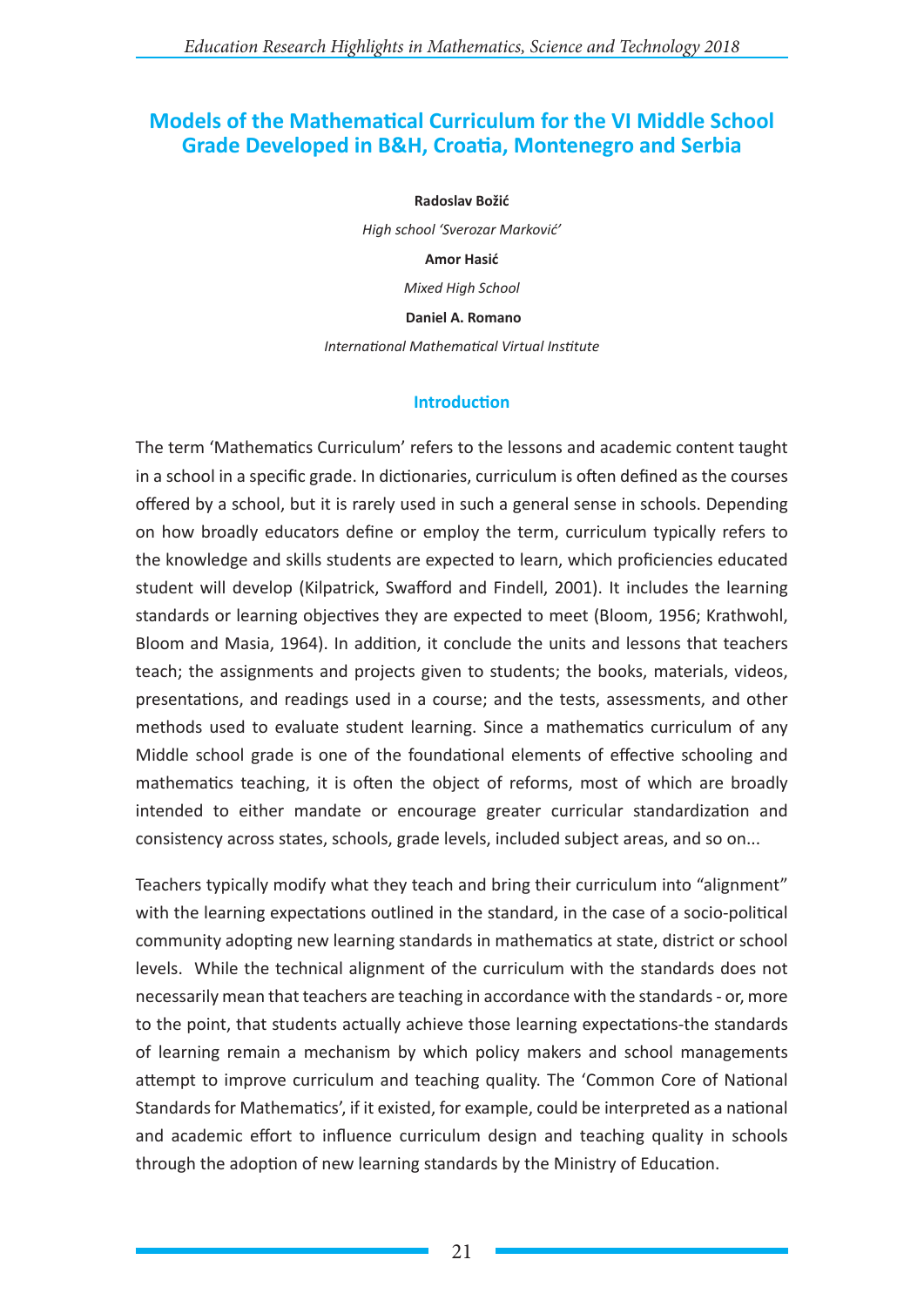Another reform strategy that indirectly influences curriculum is assessment, since the methods used to measure student learning compel teachers to teach the content and skills that will eventually be evaluated. The most commonly discussed examples are standardized testing and high-stakes testing, which can give rise to a phenomenon informally called "teaching for the test."

Schools may try to improve curriculum quality by bringing teaching activities and course expectations into "alignment" with learning standards and other school courses - a practice sometimes called "curriculum mapping." The basic idea is to create a more consistent and coherent academic program by ensuring that teachers teach the most important content and eliminate learning gap that may exist between sequential courses and grade levels. For example, teachers may review their mathematics program to ensure that students are actually be educated in every arithmetical part (when students are expected to develop arithmetic and early-algebraic thoughts) or geometrical parts (when students are expected to understand and accept the planned elements of geometry at 'Level 0' and 'Level 1' according to the van Hiele classification (Van Hiele, 1986)), offered in the school, not only reflects the expected learning standards for that, but also that it also prepares students for algebraic and geometrical parts in V - VIII grades (when elements of algebraic thinking are expected to develop in cognitive levels of educated students, and when students should understand and accept geometric concepts and processes with them at 'level 1' and within 'level 2').

The design and goals of any mathematics curriculum reflect the educational philosophywhether intentionally or unintentionally-of the curriculum designers who developed it. Consequently, the curriculum reform may occur through the adoption of a different philosophy or model of teaching by a school or educator. Schools that follow the 'The traditional approach' or 'Model of Didactic situations' (Brousseau, 2002; Sierpinska, 2003) or 'Theory of Realistic Mathematics Education' (Freudenthal, 1991; Gravemeijer, 1994), for example, embrace a variety of approaches to teaching generally known as project-modeling based learning, which encompasses related strategies such as community-based learning and authentic learning. Also, under the philosophy incorporated into the curriculum, we mean the orientation of a legislator of a sociopolitical community and curriculum designers to accept and encourage a differentiated approach to teaching and students' learning.

In the school systems of socio-political communities whose mathematical education we observe, they have a centralized system of curriculum design by their ministry of education. At the beginning of his career, a teacher of mathematics asks himself, 'What should a mathematical curriculum contain?' Such a teacher needs of any kind of help that would enable him to organize his teaching more efficiently and that the results of his work would be to reach the goals of the teaching of mathematics in a high percentage.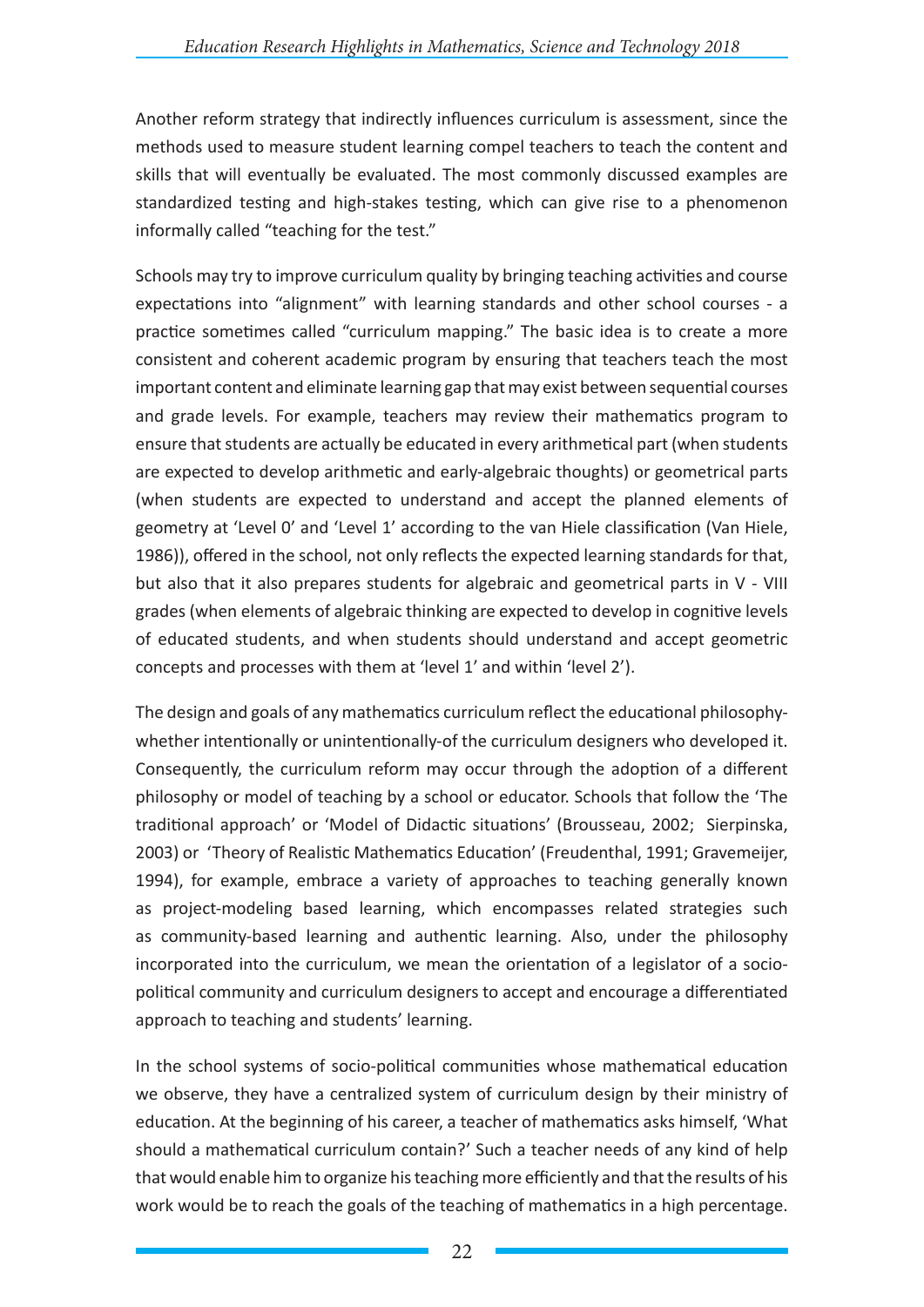He needs not only the goals of teaching mathematics and planned outcomes, but also much more important instruction with many details on how to achieve these goals and what teaching tasks to accomplish with the intention to achieve these goals. In addition, he needs the detailed instruction which teaching tasks he should be realized in order to achieve the affective goals (Grootenboer, Lomas and Ingram, 2008) of the teaching planned for the appropriate level in the teaching process. Then, he needs instructions on how to meet expectations of the social and academic communities in the teaching process and with which success he has achieved them. For example, when it comes to socio-mathematical norms, he needs clear instructions how to check that students have adopted some of these planned norms. Also, if in a mathematics curriculum for a Middle School grade there is the orientation 'teacher must develop the students' ability of logical thinking', the teacher needs detailed instructions on which elements of logical thinking this applies. Has the designer of the curriculum used the slogan 'logical thinking' in rhetorical and colloquial sense, or was he thinking of some specific logical tautologies and rules of concluding?

The topic of this research is of general interest in the international community of researchers in mathematics education (Robitalle and Dirks, 1982; Hawson, 1983; MEPRC, 2003; Anderson, 2009; Yee, 2010; Gürlen, 2015; Seah et al, 2016; Hayes, 2017). Over the past twenty years, this academic community has shown a growing interest in comparative studies on mathematical curricula of various socio-political communities (For example, Seah et al, 2014; Hasić and Romano, 2018).

In this article, comparing the curricula of mathematics for the VI grade of Middle Scholl in B&B, Croatia, Montenegro and Serbia, we will estimate the characteristics of these models. This will apply to both 'teaching plans' and 'teaching programs' elements mentioned socio-political communities.

## **Comparison of the Curriculum models**

Our intention with this text is to open a dialogue between the designers of mathematical syllabus. In the school systems of B&H, Croatia, Montenegro and Serbia, the term 'teaching plan' refers to the planned annual number of hours of mathematics. The term 'teaching program' refers to the objectives of teaching mathematics (general and individual), teaching contents, planned outcomes of mathematics and didactic instruction for teaching realizes. In B&H and Montenegro, the basic education system (Primary grades and Middle school's grades) lasts nine years. Therefore, the corresponding classes are: VII (B&H), VI (Croatia), VII (Montenegro) and VI (Serbia). Information on mathematics teaching plans for the observed grade in Middle schools in mentioned countries is presented in the following table: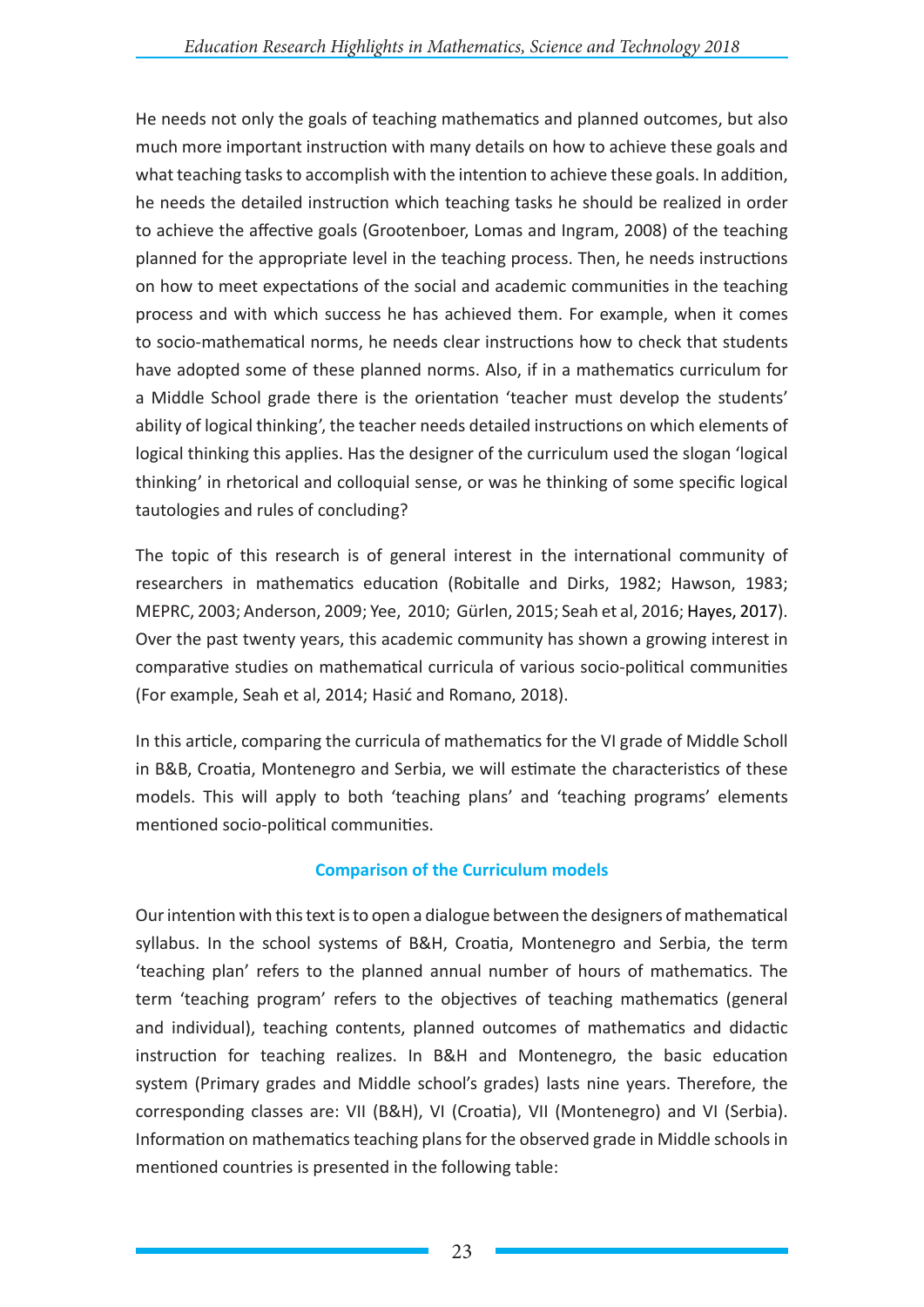| Table 1. Teaching Plans of Mathematics for VI Grade |           |           |          |        |  |  |  |  |
|-----------------------------------------------------|-----------|-----------|----------|--------|--|--|--|--|
| <b>State</b>                                        | Number of | Number of | $FB&H=1$ | Grades |  |  |  |  |
|                                                     | Weekly    | Annually  |          |        |  |  |  |  |
|                                                     | Classes   | Classes   |          |        |  |  |  |  |
| B&H [FB&H]                                          | 4         | 140       | 1.000    | Н      |  |  |  |  |
| B&H [RS]                                            | 4         | 144       | 1.029    | VII    |  |  |  |  |
| Croatia                                             | 4         | 140       | 1.000    | VI     |  |  |  |  |
| Montenegro                                          | 4         | 136       | 0.971    | VII    |  |  |  |  |
| Serbia                                              | 4         | 144       | 1.029    | VI     |  |  |  |  |

The teaching contents of mathematics for the observed grade are the following

| Table 2. Teaching Frogram or Mathematics for VI Grade                                                                                                                                                              |                                                           |                                                     |                                                        |                                          |                                                     |  |  |  |
|--------------------------------------------------------------------------------------------------------------------------------------------------------------------------------------------------------------------|-----------------------------------------------------------|-----------------------------------------------------|--------------------------------------------------------|------------------------------------------|-----------------------------------------------------|--|--|--|
| Thematic content                                                                                                                                                                                                   | B&H                                                       |                                                     | Croatia                                                | Montenegro                               | Serbia                                              |  |  |  |
|                                                                                                                                                                                                                    | <b>RS</b>                                                 | FB&H                                                |                                                        |                                          |                                                     |  |  |  |
| Fractions in decimal form<br>Integers<br>Rational numbers<br>Angle and Triangle<br>Quadrilateral<br>The length of triangular line and<br>The length of quadrilateral line<br>Areas of triangles and quadrilaterals | $+(25)$<br>$+(45)$<br>$+(22)$<br>$^{+}$<br>$+(18)$<br>$+$ | $+(15)$<br>$+(25)$<br>$+(30)$<br>$+(30)$<br>$+(30)$ | $^{+}$<br>$^{+}$<br>$^{+}$<br>$\overline{+}$<br>$^{+}$ | $+(42)$<br>$+(41)$<br>$+(23)$<br>$+(20)$ | $+(24)$<br>$+(45)$<br>$+(30)$<br>$+(20)$<br>$+(17)$ |  |  |  |
| Elemental combinatorial tasks                                                                                                                                                                                      |                                                           |                                                     |                                                        | $+(6)$                                   |                                                     |  |  |  |

Table 2: Teaching Program of Mathematics for VI Grade

**Legend**: Numbers in brackets indicate the suggestions of the Ministry of Education about the necessary hours for teaching and learning of noted themes

[FB&H] In an official document from the Ministry of Education, Central Bosnia Canton, the goals of teaching mathematics are cumulatively for all grades of the Middle School. They are also classified into two categories: Goals of Course and Tasks of Course. The first cluster refers to the mathematical content of courses in all grades of the Middle School. The second cluster consists of nine statements of general character. Professionally speaking, an academic person well educated in the domain 'Didactic of Mathematics', none of the above statements can hardly classify them into one of the categories of teaching goals of mathematics according to Bloom's classification.

[RS] In the official document of the Ministry of Education of the Republic of Srpska, the objectives of teaching mathematics for the 7th grade of the Middle School are classified into two categories: General goals of teaching Mathematics and Specific goals of teaching mathematics. These are mostly rhetorical and plausible statements in general forms. In the second cluster, there are listed the planned outcomes of teaching mathematics in the 7th grade of the Middle School. Each mathematics teacher, familiar with Bloom's classification of teaching goals, finds it very difficult to recognize them as some of the Cognitive and / or More Effective Mathematics teaching goals

[MNE] The aims of teaching mathematics in the Montenegrin Middle School are realized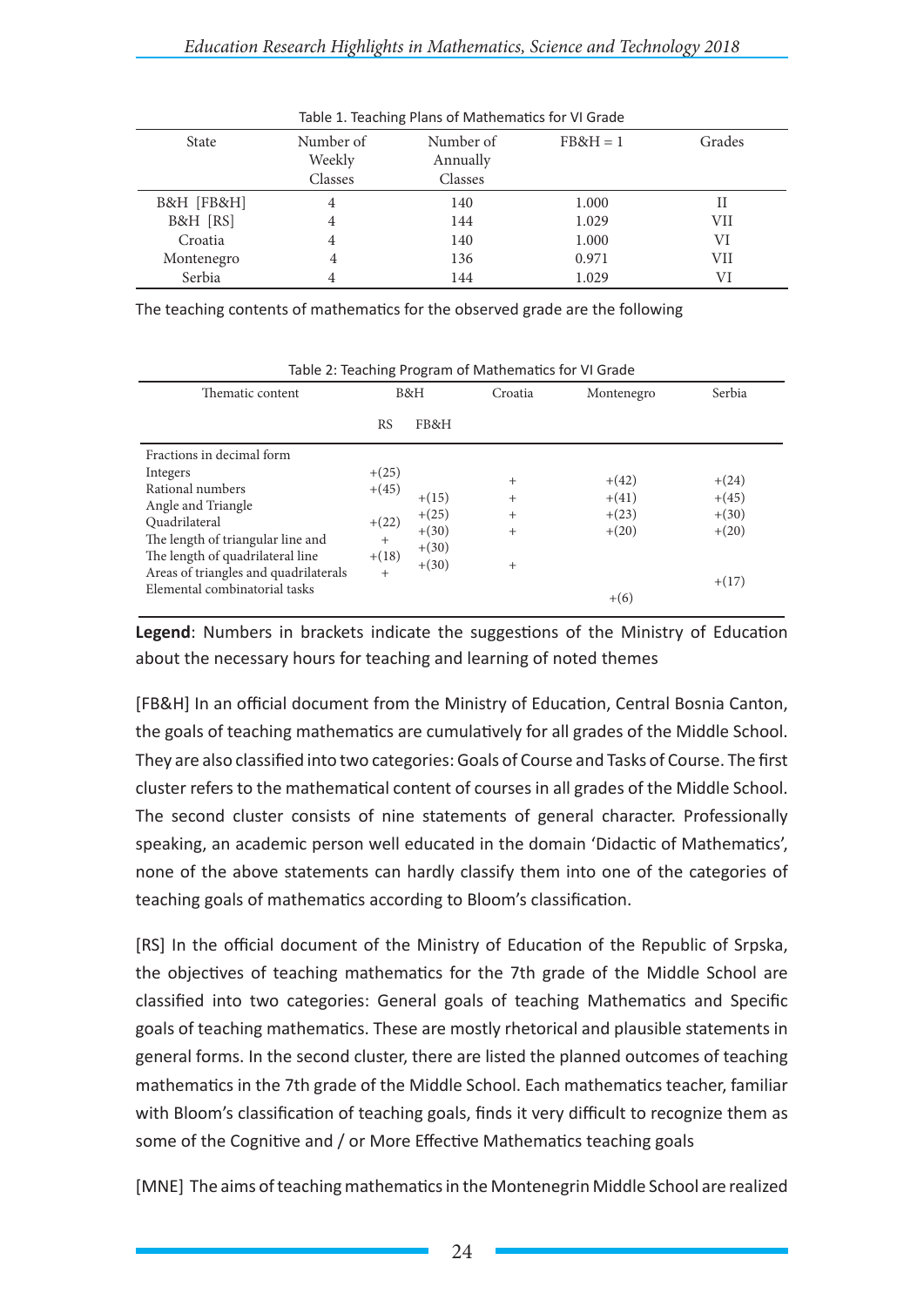through the realization and achievement of cognitive and process goals. Cognitive objectives include the knowledge that the student will acquire through the adoption of mathematical contents given in the programs. Process goals include skills and values that are evolving during and during the learning process. Although the term 'process goals' of teaching mathematics is not close to us, in order to illustrate of what is meant by such goals in the official document of the Institute for Education of Montenegro, we instance the following: Through the 'process goals' students should develop:

- Possibility of logical thinking, conclusion and generalization and mathematical proving;

- Quality and ability to formulate problems;

- Possibility of problem solving;

- The skills of interpreting the data shown in diagrams, tables or charts of different species;

- The use of geometric accessories and measuring instruments;

- Possibility to recognize situations in everyday life in which mathematical knowledge can be applied;

- Innovation and creative thinking;
- Possibility of critical thinking;
- Cultural, ethical, aesthetic and work habits, criteria and abilities.

[CRO] The goal of teaching mathematics is to acquire basic mathematical knowledge necessary for understanding phenomena and laws in nature and society. Also, the goal is to acquire basic mathematical literacy and the development of abilities and skills in solving mathematical problems.

[SRB] The goal of teaching mathematics in Elementary school is to ensure that all pupils acquire basic linguistic and mathematical literacy and advance to the realization of appropriate standards of educational achievement, and that:

- Enable students to solve problems and tasks in new and unknown situations;
- Enable students to express and explain their thinking and discuss with others;
- Develop motivation for learning and interest in the subject contents;
- Ensure that learners adopt the elementary mathematical knowledge required for understanding of phenomena and laws in nature and society;
- Enable students to apply mathematical knowledge in solving diverse tasks from life practice;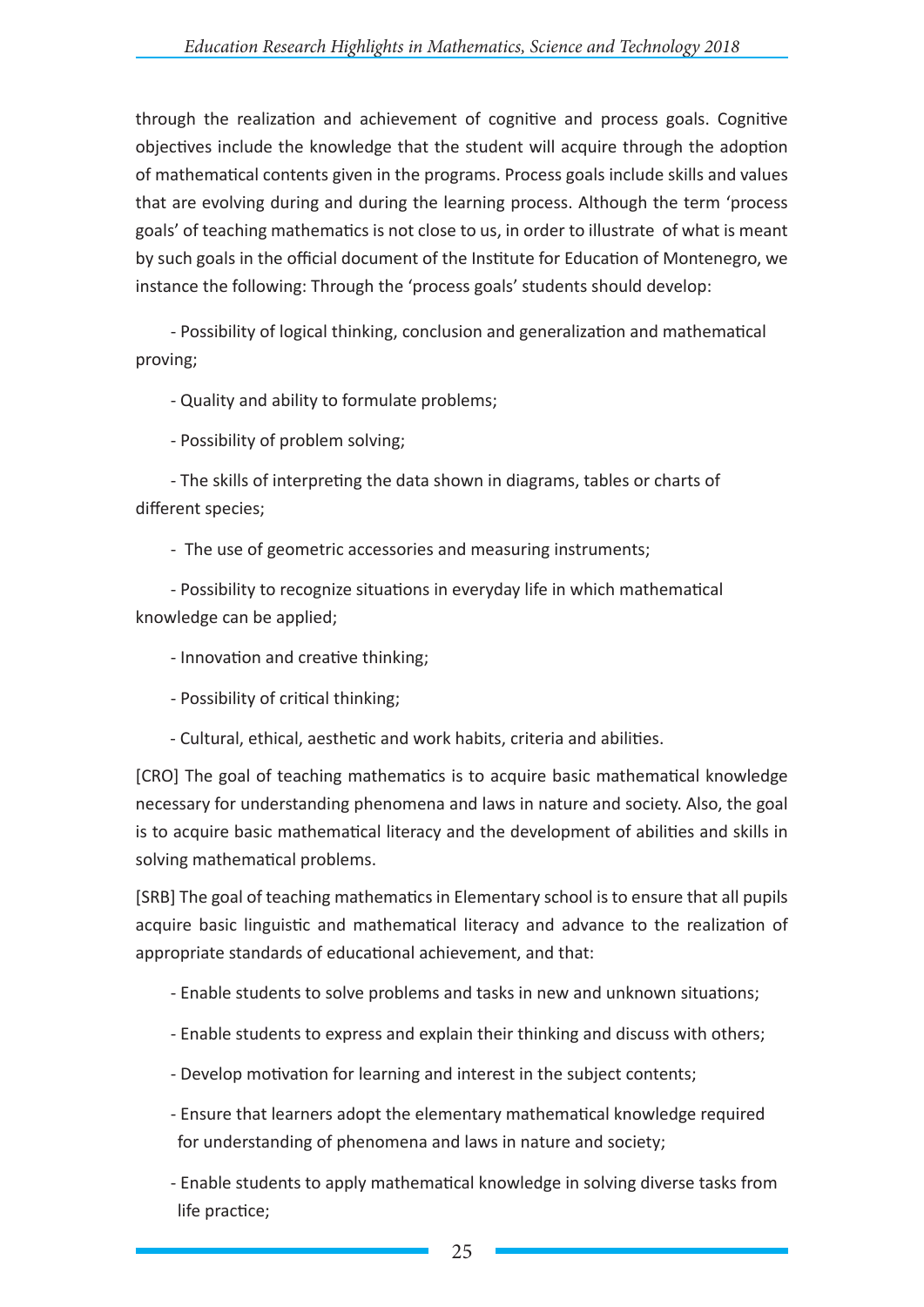- Represents the basis for successful continuation of mathematics education and for self-education;
- Contributes to the development of mental abilities, forms a scientific view of the world and
- Comprehensive development of students' personality.

## **Our finding**

Looking at the of mathematics curricula models for the VI year of the Middle School B & H, Croatia, Montenegro and Serbia, we are inclined to believe that there is general social orientation in the observed socio-political communities that the teaching and learning of mathematics is one of the key foundations of education. The explanation for social orientation for teaching Mathematics as a fundamental subject at the Middle School levels is presented below:

- Mathematics is a powerful means in a technology-oriented and information-rich society to help students acquire the ability to communicate, explore, conjecture reason logically and solve problems using a variety of methods.

- Mathematics provides a means to acquire, organize and apply information, and plays an important role in communicating ideas through pictorial, graphical, symbolic, descriptive and analytical representations. Therefore, mathematics at the middle school level helps to lay a strong foundation for both continuing education in secondary schools and students' lifelong learning, and provides a platform for the acquisition of new knowledge in this rapidly changing world. Therefore, mathematical experiences acquired at the Middle school level enable students to become mathematically literate citizens who are more able to cope with the demands of their future everyday life. The mastered mathematical proficiencies are tools to help students enhance their understanding of the world. They provide a foundation for the study of other disciplines in secondary and post-secondary education.

- Mathematics education is an intellectual endeavor through which students can develop their imagination, initiative, creativity and flexibility of mind, as well as their ability to appreciate the beauty of nature. Mathematics is a discipline which plays one of central roles in human culture. The development of mathematical thinking (arithmetic, early-algebraic, algebraic and geometric) in students greatly enhances their chances for better progress in future schooling and day-to-day challenges in forthcoming working responsibilities. We deeply believe that quality mathematical education and completely developed mathematical proficiencies, especially in. Affective domains, are allow students to become more moral persons and honest and better people.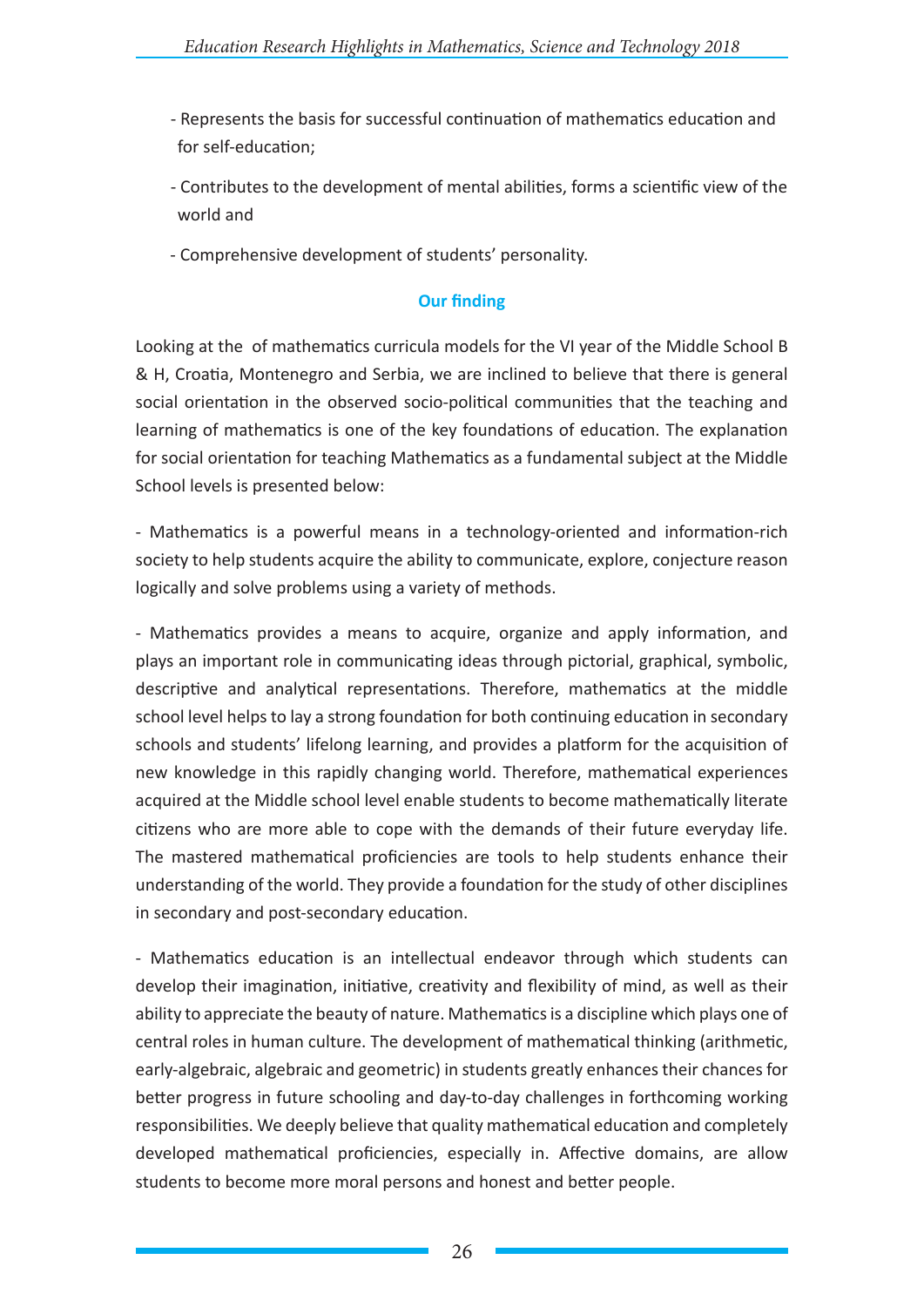The goals of the observed models of the mathematics curriculum, although not explicitly pointed out, have to develop in students:

(a) The ability to think critically and creatively, to conceptualize, inquire and reason mathematically, and to use mathematics to formulate and solve problems in everyday life, as well as in mathematical contexts and other disciplines;

(b) The ability to communicate with others and express their views clearly and logically in mathematical language;

(c) The ability to understand and manipulate numbers (capability to think arithmetically), symbols (capability to think algebraically) and other mathematical objects (capability to think geometrically);

(d) Number sense, symbol sense, geometric and spatial sense, measurement sense and capacity to appreciate structures and patterns;

(e) A positive attitude towards the learning of mathematics and an appreciation of the aesthetic nature and cultural aspects of mathematics.

## **Comments and Observations**

A natural question posed by the authors of this research is the following: Are mathematics teachers the ones for whom such designed models of curriculum mathematics for the VI grade of Middle School are intended? Are these designed curricula enabled working teachers to construct with high standards their global and executive plans for the realization of their teaching? According to our deep conviction, before work, there is still a lot of work in the design, preparation and construction of executive plans for the implementation of these models. Curriculum models thus designed are much more relevant to school administration and supervisory services from Pedagogical Institutes than to implementers in the classroom. The problems encountered by the implementers of mathematics teaching in this Middle School class are the same as the problems that other teachers have. We do not know whether there are researchers in the observed socio-political communities whose field of interest is the development of mathematical curricula. The usual practice in these communities is that their Pedagogical Institutions form an ad hoc commission composed of teachers of mathematics who design curriculum models. It has been shown that such an approach is insufficient in quality and does not bring quality improvement.

## **References**

Anderson, J. (2009). Mathematics curriculum development and the role of problem solving. *ACSA Conference 2009.*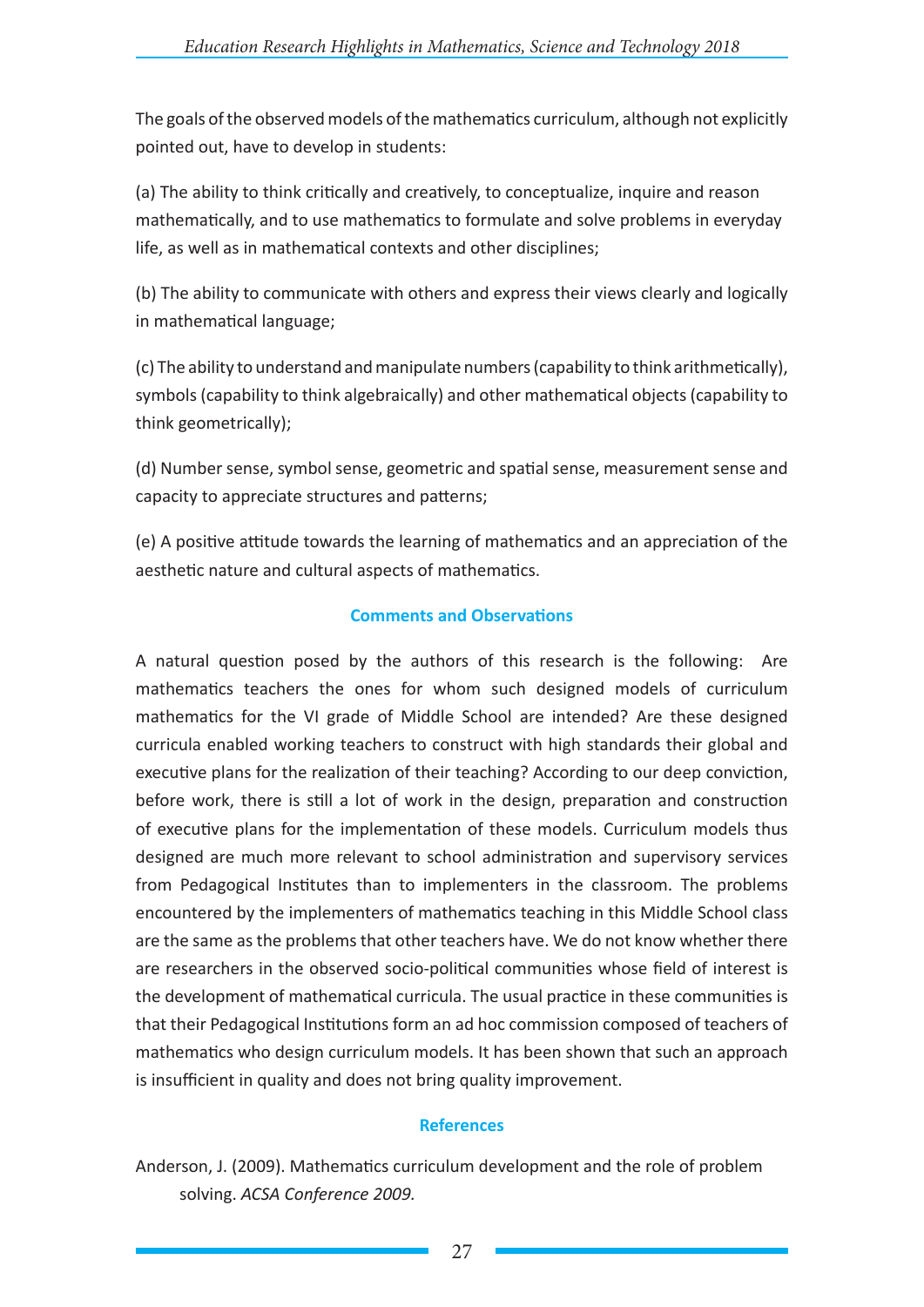- Bloom, B. S. (1956).*Taxonomy of educational objectives: The classification of educational goals. Handbook I: Cognitive Domain Edition*. Longman, ISBN: 0-582- 23010-9
- Brousseau, G. (2002). *Theory of Didactical Situations in Mathematics*. Dordrecht: Kluwer Academic Publishers, ISBN: 0-792-34526-6
- Hasić, A. and Romano, D. A. (2018). Comparative analysis of mathematics curricula for V grades in B & H, Croatia, Montenegro and Serbia Middle schools*. IMVI Open Mathematical Education Notes*. (Submitted)
- Hawson, A. G. (1983). *Curriculum development and curriculum research: A historical and comparative view*. Berkshire : NFER-Nelson ISBN: 0-7005-0614-4.
- Gravemeijer, J. P. E. (1994). *Developing Relistic mathematics Education*. Utrecht: CDbeta press.
- Grootenboer, P., Lomas, G. and Ingram, N. (2008). The Affective domain and Mathematics education. In: H. Forgasz, A. Barkatsas, A. Bishop, B. Clarke, S. Keast, W-T. Seah, P. Sullivan and S. Willis (Eds.), *Research in Mathematics Education in Australasia 2004-2007* (pp. 255*-*270), Rotterdam: Sense Publishers*.*
- Freudenthal, H. (1991). *Revisiting Mathematics Education*. *China Lectures*. Dordrecht: Kluwer Academic Publishers.
- Gürlen, E. (2015). An analysis of mathematics curriculum at secondary level. *Procedia Social and Behavioral Sciences 174* : 1404 – 1407.
- Hayes, D. (2017). An analysis and evaluation of a mathematics curriculum leading to a proposal for an innovation to this curriculum. *The STeP Journal*, *4*(2): 79-89.
- Kilpatrick, J., Swafford, J. and Findell, B. (2001) *Adding it Up: Helping children learn mathematics.* Washington, DC: National Academy Press.
- Krathwohl, D. R., Bloom, B. S. and Masia, B. B. (1964). *Taxonomy of Educational Objectives: The Classification of Educational Goals (Handbook II: Affective domain).*  New York: David McKay Company.
- MEPRC [Ministry of Education of People's Republic of China] (2003). *Mathematics Curriculum Standards*. University of Macau, China
- Robitalle, D. and Dirks, M. (1982). Models for the Mathematics Curriculum. *For the Learning of Mathematics, 2*(3): 3-20.
- W. T. Seah, W. T., Zhang, Q., Barkatsas, T., Law, H. Y. and Y.-C. Leu, Y.-C. (2014). Mathematics learning in mainland China, Hong Kong, and Taiwan: the values perspective. In C. Nicol, S. Oesterle, P. Liljedahl and D. Allan (Eds.). *Proceedings of the*